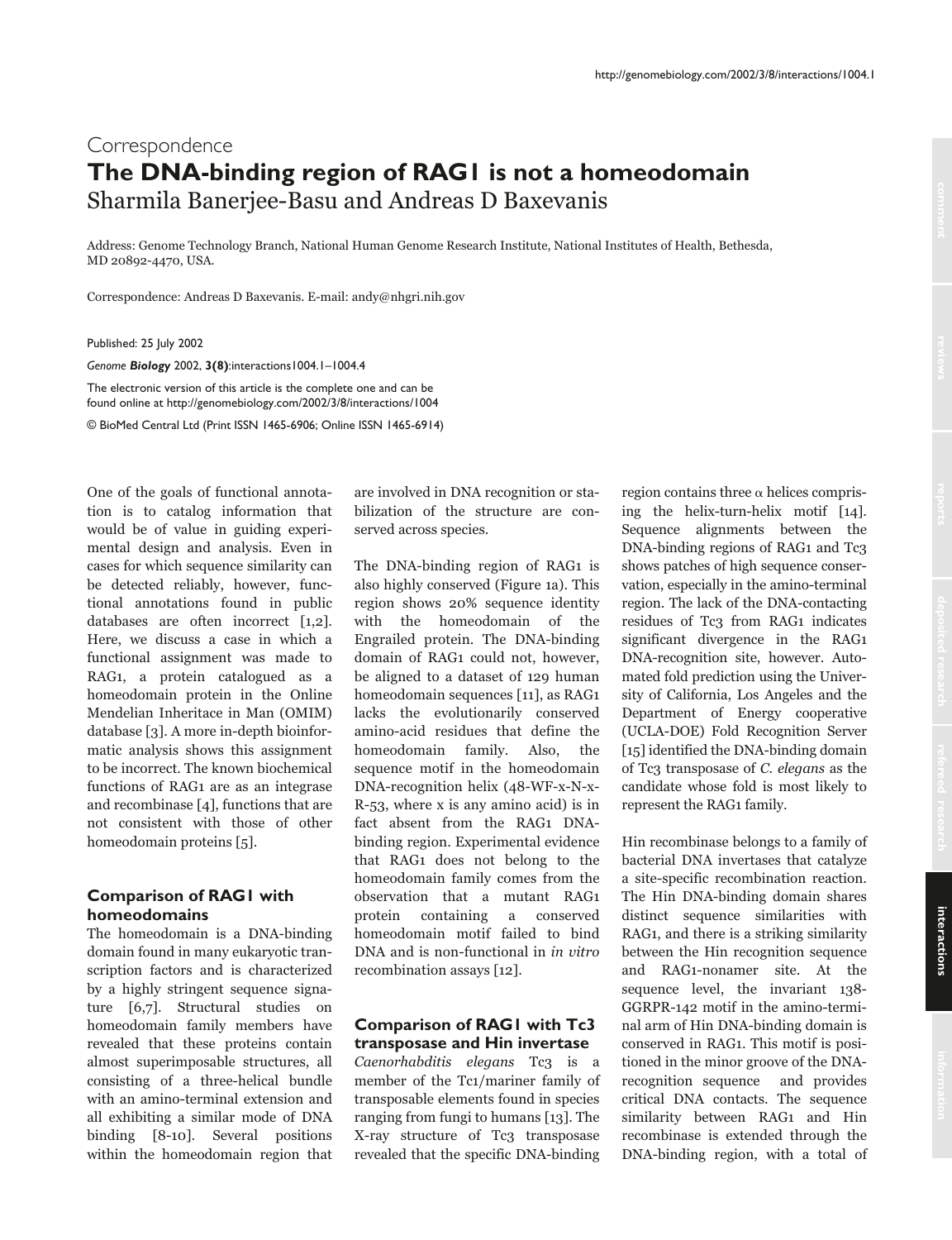

### **Figure 1**

RAG1 family members and related DNA-binding proteins containing helix-turn-helix motifs. **(a)** Multiple sequence alignment of the DNA-binding regions. The alignment was made using CLUSTAL W [20] and manually refined to reflect the secondary structural elements. Homologous DNA-binding regions from RAG1 family members, Tc3 transposase, the Hin family of recombinases, and selected homeodomain proteins are shown in the single-letter amino-acid code. For the RAG1 family the sequences are from human (hRAG1), mouse (mRAG1), rabbit (rRAG1), *Xenopus* (xRAG1), chicken (cRAG1), trout (tRAG1), and *Fugu* (fRAG1), respectively. For the Tc1 family, the sequence is from *Caenorhabditis elegans* Tc3 transposase (1TC3). For the Hin recombinase family, the sequences are from *Salmonella typhimurium* (1HCR), *Salmonella abortus-equi* (DNIV\_SALAE), bacteriophage P1 (DNIV\_BPP1), bacteriophage P7 (DNIV\_BPP7), bacteriophage Mu (DNIV\_BPMU), and *Escherichia coli* (DNIV\_ECOLI). For the homeodomain family, the sequences are from *Drosophila* Engrailed (1HDD), *Drosophila* Fushi tarazu (1FTZ), *Drosophila* antennapedia (1AHD), *Drosophila* Paired (1FJL), rat Thyroid transcription factor 1 (1FTT), and *Drosophila* NK-2 (1VND). Amino-acid residues showing absolute identity among these proteins are shown with a blue background; those with conservative substitution are shown with a yellow background. The positions of the three  $\alpha$  helices defined in the X-ray structures of *C. elegans* Tc3 transposase, *Salmonella* Hin recombinase, and *Drosophila* engrailed homeodomain are schematically represented above respective sequences. ALSCRIPT [21] was used to format the alignment. **(b-d)** Ribbon diagrams of selected helix-turn-helix motif containing protein domains bound to target DNA. The  $\alpha$ -carbon backbone of the protein is depicted in blue and the DNA as a yellow ribbon, respectively. Helices and loop regions are as defined in (a). The ribbon diagram was generated using the Visual Molecular Dynamics program [22] with the atomic coordinates from (b) *C. elegans* Tc3 transposase (PDB [23] entry 1Tc3), (c) *Salmonella* Hin recombinase (PDB entry 1HCR), and (d) *Drosophila* engrailed homeodomain (PDB entry 1HDD).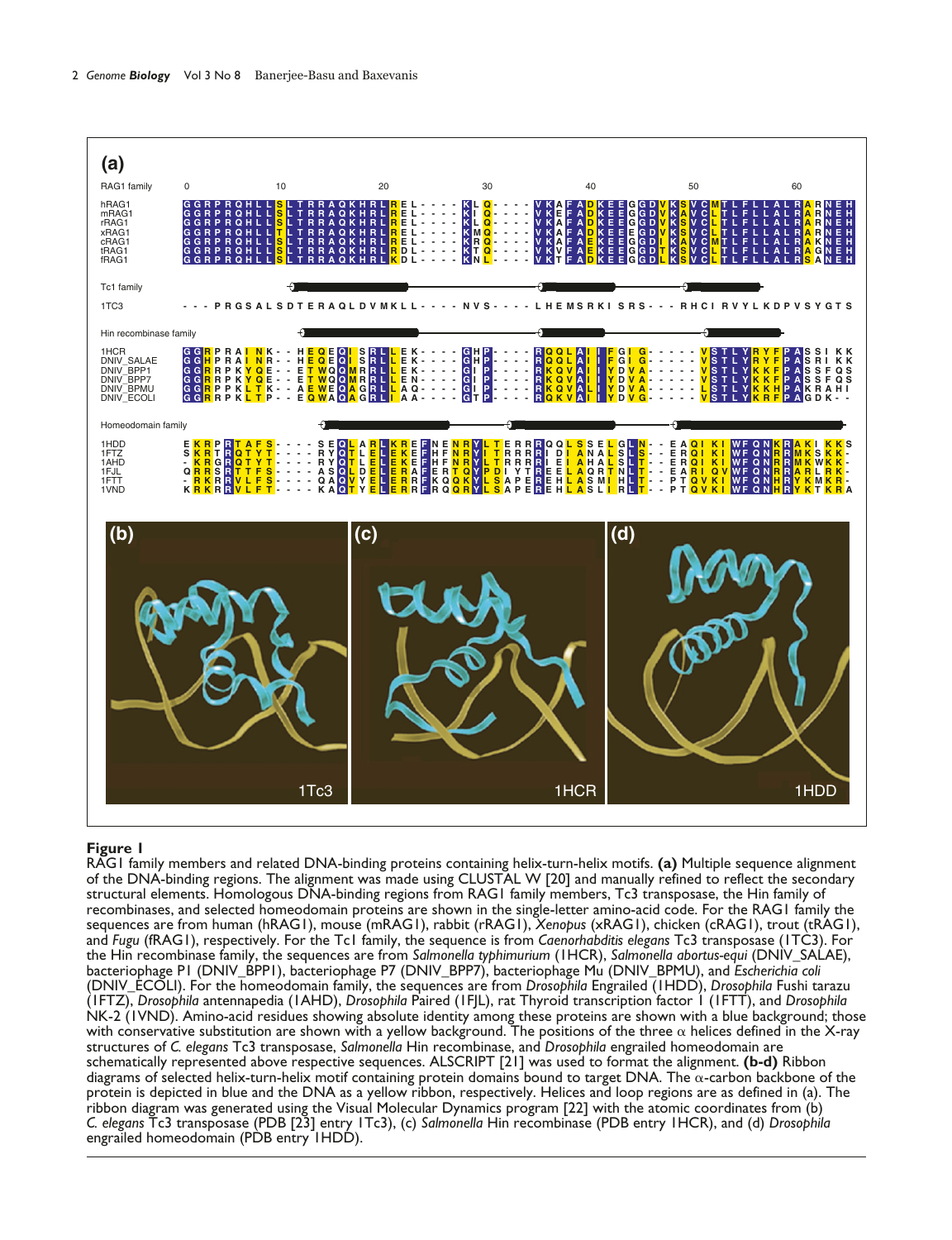13 residues absolutely conserved in this region. Structural conservation of the DNA-binding domain of RAG1 and Hin recombinase is illustrated by the observation that a RAG1 hybrid protein containing the homologous DNA-binding region of Hin recombinase is functional in *in vitro* recombination assays  $[12]$ .

#### The helix-turn-helix motif

In the DNA-binding domains of Hin recombinase, Tc3 transposase, and Engrailed, the first and the second helices lie almost anti-parallel to each other, with a turn between the second and the third helices. In all cases, the recognition helix fits into the major groove of the DNA. Although the essential features of the helix-turn-helix motifs are very similar, these proteins do not all dock on the DNA in the same fashion (Figure 1b-d).

In the X-ray structure of the Engrailed homeodomain-DNA complex, several residues in the exposed hydrophilic face of helix 3 establish specific contacts with the last four base pairs of the recognition sequence, whereas the residues in the amino-terminal arm of the protein contact the first two base pairs of the recognition sequence. Compared to Tc3 transposase and Hin recombinase, the helices and the loops are longer in the homeodomain structure; only helix 3 is inserted in the major groove and the residues in the center of this relatively longer helix provide DNA contacts.

In the Hin-recombinase structure, the  $\alpha$ -helical core, along with extensions at both the amino and carboxyl termini, participate in DNA recognition. The eight-residue carboxy-terminal tail of Hin recombinase is inserted in the minor groove of the DNA-recognition site. Wrap-around of the DNA-binding site by the carboxy-terminal extension has not been observed in Tc3 or homeodomain structures. In contrast to the other structures, both the second and third helices of Tc3 transposase participate in DNA recognition by binding to the major groove. The six

residues preceding the first helix in Tc3 adopt a conformation different from that seen in the longer amino terminus of the Hin recombinase and the Engrailed homeodomain.

### **Genomic perspective**

The ability of the RAG1 proteins to catalyze both the formation of hybrid joints and transposition highlight the similarities between the mechanism of site-specific rearrangement by V(D)J recombination and certain transposition/retroviral integration reactions. The occurrence of RAG proteins in jawed vertebrates and conservation of domain architecture and function from prokaryotes suggest that the RAG1 proteins might have been horizontally transferred into the eukaryotic genome by a transposon.

The question that may be posed here is what the relevance of the current observation is, and whether the functional mis-assignment is of great importance. During vertebrate lymphocyte development, RAG1 mediates the somatic assembly of antigen receptors, which involves DNA-bond breakage and strand-transfer reactions, reminiscent of transposition reactions in bacteria. Homeodomain proteins play a fundamental role in diverse cellular processes by transcriptional regulation of downstream-target genes. RAG1 has been identified only in jawed vertebrates, whereas homeodomain proteins are highly conserved from yeast to human. The evolution and biological functions of RAG1 and homeodomain proteins are markedly different, and one cannot substitute for the other.

Unfortunately, with the initial misclassification by Spanopoulou et al. [12] has come experimental interpretation in the context of RAG1 being a homeodomain. Specifically, Villa et al. [16] have interpreted the biochemical effects of mutations leading to Omenn Syndrome as having to do with changes in homeodomain structure, despite statements implicating the observed defects with low degrees of  $V(D)J$  recombination. In addition, Aidinis et al. [17] proposed models of interaction of a RAG1 'homeodomain' with the chromatin proteins HMG1 and HMG2. In the study by Aidinis et al.  $[17]$ , the experiments were designed under the assumption that RAG1 was a homeodomain, leading to incorrect extension of the interpretation of results to the involvement of a homeodomain structure in V(D)J recombination. The model proposed by this group has therefore been made in the wrong biological context.

The incorrect assignment of RAG1 as a homeodomain has colored the interpretation of experimental results. This is emblematic of the larger problem that annotation-error propagation plays in incorrectly guiding experimental discovery. Often, there may be little or no similarity between a sequence of interest and those in the public databases, meaning that it would be very difficult (if not impossible) to determine any degree of relatedness on the basis of sequence alone. Even in cases where homology can be detected reliably, the annotations currently found in the public databases are often incorrect. The considerable effect of processes such as alternative splicing [18] and the ability of proteins to perform markedly different functions depending on their cellular localization and compartmentalization  $[19]$ , coupled with the number of annotation errors currently in the public databases, all help to re-emphasize the importance of database curation and experimental validation in maintaining the purity and utility of these public resources.

#### **References**

- Brenner SE: Errors in genome annotation. Trends Genet 1999, 15:132-133.
- Baxevanis AD: Making the best use of  $2.$ publicly-available bioinformatics resources: keeping biology in mind. Nature Genetics 2002, in press.
- Online Mendelian Inheritance in Man 3. [http://www.ncbi.nlm.nih.gov/omim/]
- Sadofsky MI: The RAG proteins in  $4.$ V(D)J recombination: more than just a nuclease. Nucleic Acids Res 2001, 29:1399-1409.
- Gehring WJ, Affolter M, Burglin T: 5. Homeodomain proteins. Annu Rev<br>Biochem 1994, 63:487-526.